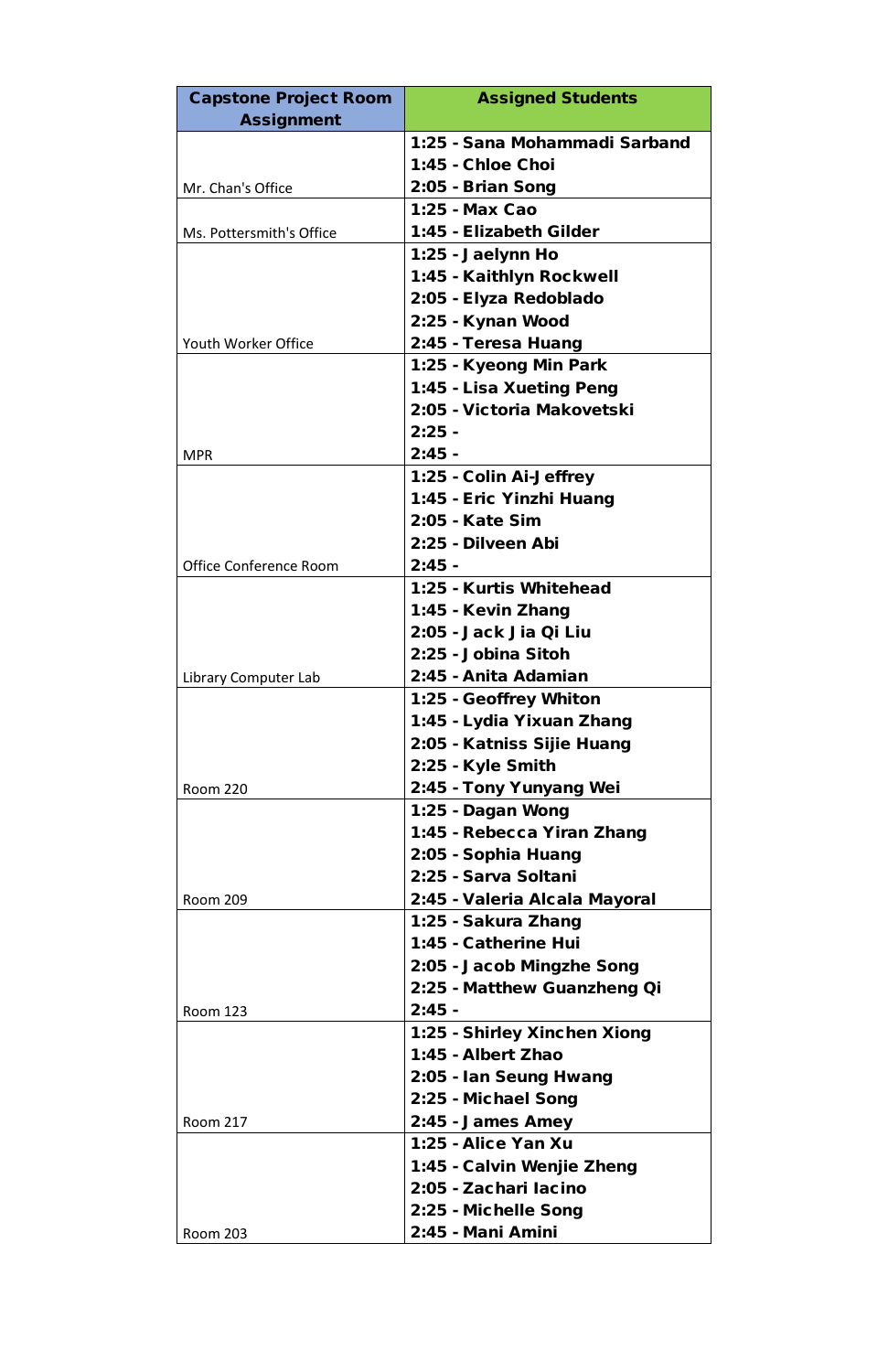|                                 | 1:25 - Ben Zhehao Xu          |
|---------------------------------|-------------------------------|
|                                 | 1:45 - Liao Zheng             |
|                                 | 2:05 - Aaron Ilagan           |
| Ms. Butterfield's Counselling   | 2:25 - Robin Song             |
| Office                          | 2:45 - Sara Amiri             |
|                                 | 1:25 - John Xu                |
|                                 | 1:45 - Fancisco Zhou          |
|                                 | 2:05 - Colin Imaizumi-Rankin  |
|                                 | 2:25 - Liam Spence            |
| Library Front Office            | 2:45 - Uk An                  |
|                                 | 1:25 - Siyi Xu                |
|                                 | 1:45 - Joe Junrui Zhou        |
|                                 | 2:05 - Elijah Infante         |
|                                 | 2:25 - Annette Stockman       |
| <b>Room 106</b>                 | 2:45 - Luis Araiza Viramontes |
|                                 |                               |
|                                 | 1:25 - John Shengyang Xue     |
|                                 | 1:45 - Sylvia Zhou            |
|                                 | 2:05 - Hana Story             |
|                                 | 2:25 - Mina Attalla           |
| <b>Room 225</b>                 | $2:45 -$                      |
|                                 | 1:25 - Kitty Zhaoxin Yang     |
|                                 | 1:45 - Pearl Zhu              |
|                                 | 2:05 - Maya Javier            |
|                                 | 2:25 - Cameron Sumter         |
| <b>Room 210</b>                 | 2:45 - Soroosh Azizi          |
|                                 | 1:25 - Audrey MacLeod         |
|                                 | 1:45 - Irene Zhuang           |
|                                 | 2:05 - Gloria Jiaxin Jiang    |
|                                 | 2:25 - Alana Yuyao Sun        |
| <b>Room 114</b>                 | 2:45 - Raven Balbuena         |
|                                 | 1:25 - Arvin Yazdani          |
|                                 | 1:45 - Jennifer Sinan Zhuang  |
|                                 | 2:05 - Zhifeng Jing           |
|                                 | <b>2:25 - Alice Sun</b>       |
| Science Office Room A226        | 2:45 - Katie Banman           |
|                                 | 1:25 - Shane Yee              |
|                                 | 1:45 - Lucia Yunxuan Zhuang   |
|                                 | 2:05 - Maggie Jiu             |
|                                 | 2:25 - Brian Sun              |
| <b>Room 118</b>                 | $2:45 -$                      |
|                                 | 1:25 - Christina Urquhart     |
|                                 | 1:45 - Samuel Yeung           |
|                                 | 2:05 - Jonny Kalacis          |
|                                 | 2:25 - Leo Sun                |
|                                 | $2:45 -$                      |
| Ms. Duarte's Counselling Office | 1:25 - Eunice Yi              |
|                                 |                               |
|                                 | 1:45 - Kevin Zou              |
|                                 | 2:05 - Aliza Kassam           |
|                                 | 2:25 - Jim Tai                |
| <b>Room 111</b>                 | 2:45 - Kai Bevan Jones        |
|                                 | 1:25 - Kaylie Yoon            |
|                                 | 1:45 - Tony Ke                |
|                                 | 2:05 - Niusha Tajvidi         |
|                                 | 2:25 - Renee Boldut           |
| <b>Room 218</b>                 | $2:45 -$                      |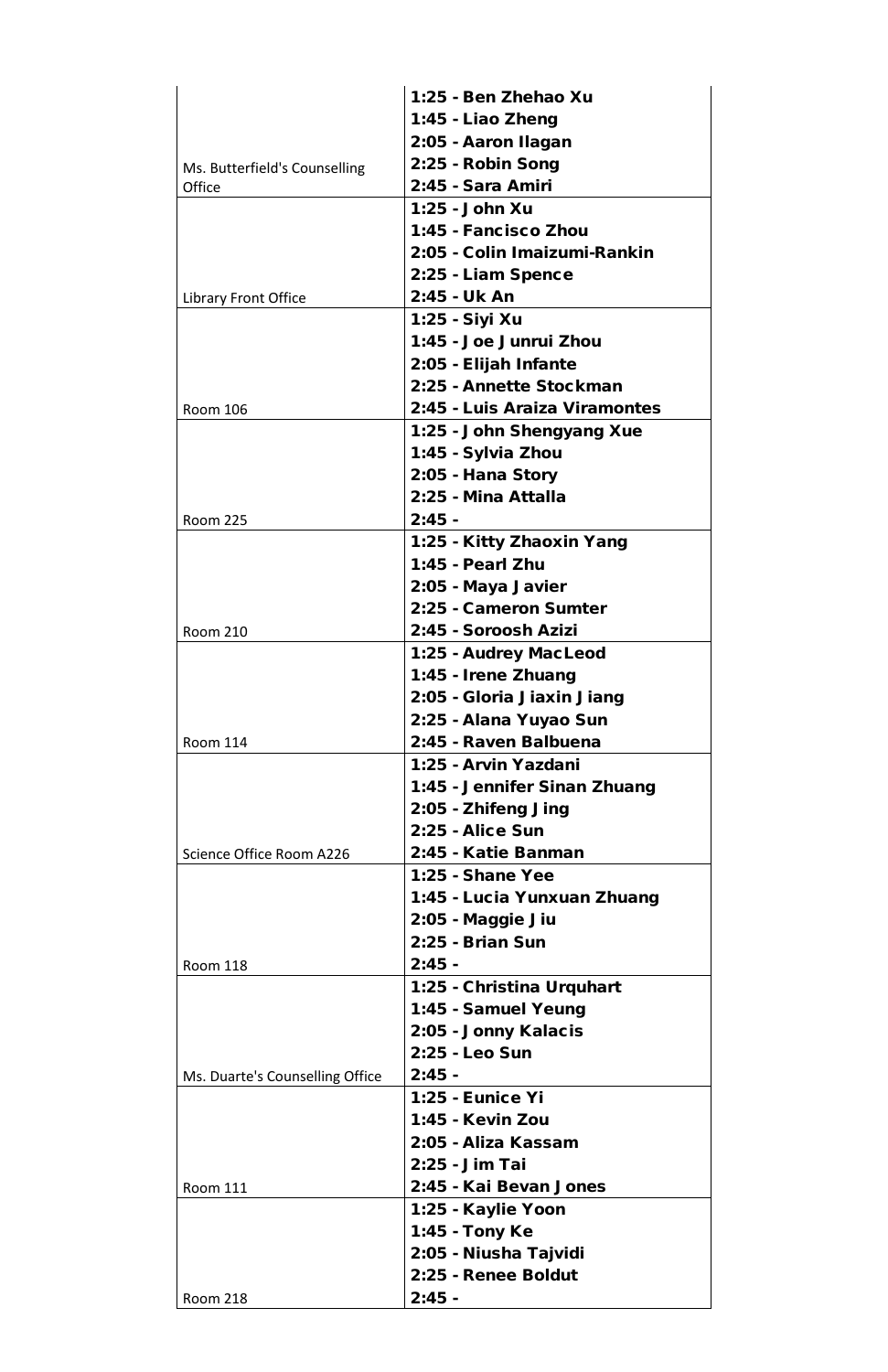|                                 | 1:25 - Isabel You                                    |
|---------------------------------|------------------------------------------------------|
|                                 | 1:45 - Yahya Khalil                                  |
|                                 | 2:05 - Bradley Takai                                 |
|                                 | 2:25 - JJ Jae Joon Byun                              |
| <b>Room 224</b>                 | 2:45 - Helen Zhaoyue Yang                            |
|                                 | 1:25 - Max Amann                                     |
|                                 | 1:45 - Daniel Jimin Moon                             |
|                                 | 2:05 - Aubrey Lee                                    |
|                                 | 2:25 - Sophie Webb                                   |
| <b>Room 221</b>                 | 2:45 - Manay Cocasse                                 |
|                                 | 1:25 - Jay Kim                                       |
|                                 | 1:45 - Claire Moon                                   |
|                                 | 2:05 - Anna Seoyoung Lee                             |
|                                 | 2:25 - Leah Watson                                   |
|                                 |                                                      |
| <b>Room 223</b>                 | 2:45 - Sean Conroy                                   |
|                                 | 1:25 - Isabelle Yu                                   |
|                                 | 1:45 - Amin Mohagheghi Rafigh                        |
|                                 | 2:05 - Adrian Lee                                    |
|                                 | 2:25 - Sakura Wang                                   |
| <b>Room 120</b>                 | 2:45 - Chantal Cook                                  |
|                                 | 1:25 - Aiden Yunseo Min                              |
|                                 | 1:45 - Mitchell Leask                                |
|                                 | 2:05 - Poy Meiyi Wang                                |
|                                 | 2:25 - John Coombs                                   |
| Mr. Henry's Counselling Office  | 2:45 - Kimya Javidfar                                |
|                                 | 1:25 - Andre Milad                                   |
|                                 | 1:45 - Tara Lashkari                                 |
|                                 | 2:05 - Justin Yuxuan Wang                            |
|                                 | 2:25 - Mariana Cruz Moya                             |
| <b>Room 215</b>                 | 2:45 - Madison Suchodolski                           |
|                                 | 1:25 - Adam Brown                                    |
|                                 | <b>1:45 - Nick Van Es</b>                            |
|                                 | 2:05 - Emma Stenning                                 |
|                                 | 2:25 - Masa Chak Hin Kwok                            |
|                                 | 2:45 - Nathan Ferguson                               |
| Room 119 (Ms. Jackman's Office) | 3:05 - Jackie Benson Huang                           |
|                                 | 1:25 - Tony Miao                                     |
|                                 | 1:45 - Hira Lalani                                   |
|                                 | 2:05 - Isabel Wang                                   |
|                                 | 2:25 - Anaita Dadinatha                              |
| <b>Room 202</b>                 | 2:45 - Hugo Au                                       |
|                                 | 1:25 - Arsham Yousefshahi                            |
|                                 | 1:45 - Kivien Meyer                                  |
|                                 | 2:05 - Hugh Wang                                     |
|                                 | 2:25 - Razely Hoai Bao Dang                          |
| <b>Room 207</b>                 | $2:45 -$                                             |
|                                 | 1:25 - Madison McConnachie                           |
|                                 |                                                      |
|                                 | 1:45 - Olivia Hyijin Kwon<br>2:05 - Isabelle Vianzon |
|                                 |                                                      |
|                                 | 2:25 - Mia De Vera                                   |
| Languages Office Room A247      | 2:45 - Jack Yong Kun Liang                           |
|                                 | 1:25 - Bernice Mau                                   |
|                                 | 1:45 - Andrew Minjae Kwon                            |
| <b>Room 109</b>                 | 2:05 - Anika Venkatatesh                             |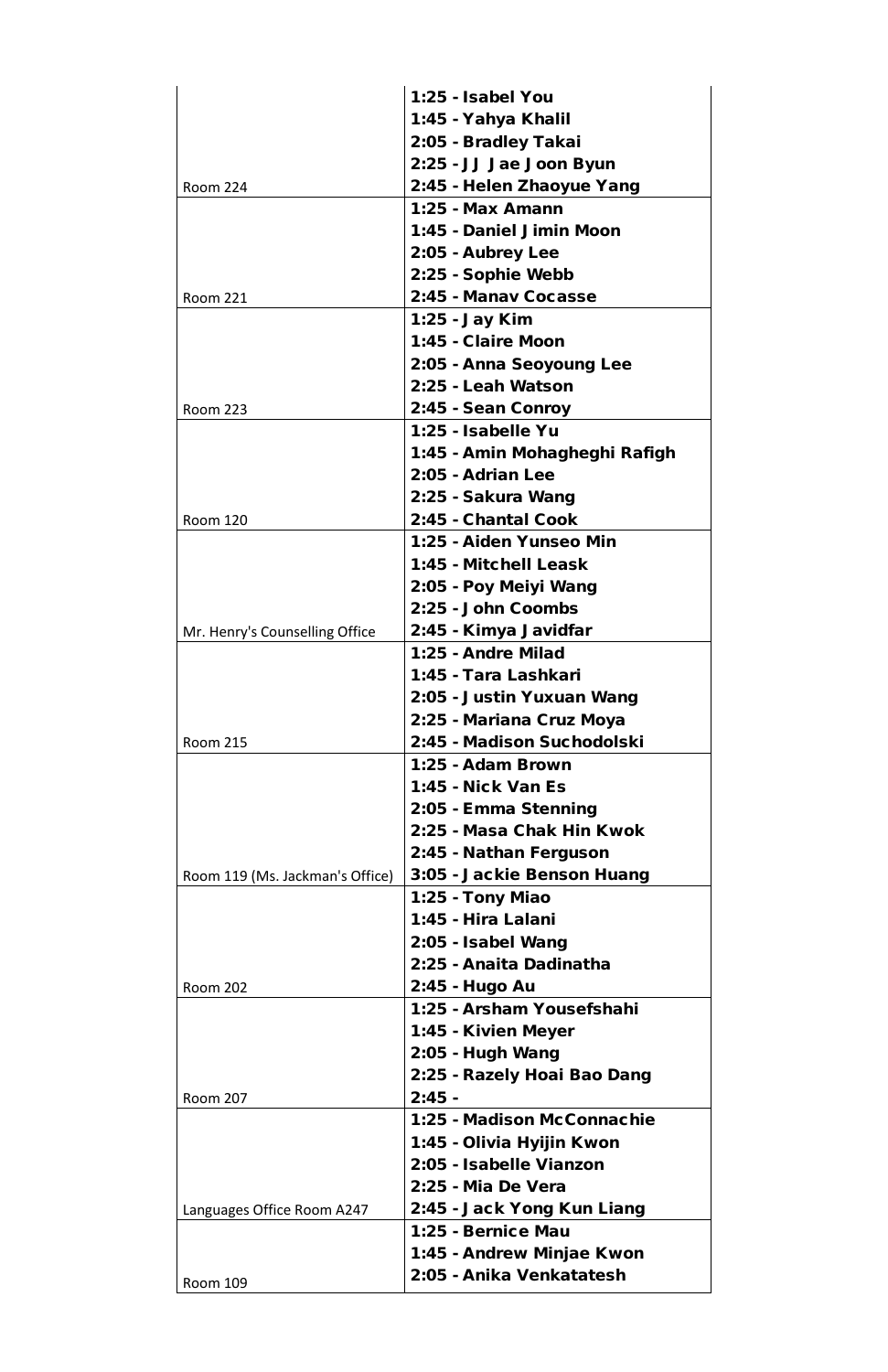|                               | 2:25 - Amirreza Dehghani                     |
|-------------------------------|----------------------------------------------|
|                               | 2:45 - Isabelle Alexander                    |
|                               | 1:25 - Jeff Mao                              |
|                               | 1:45 - Travis Kung                           |
|                               | 2:05 - Kelsea Vance                          |
|                               | 2:25 - Adrienne Desiderio                    |
| Library Back Office           | 2:45 - Janelle Feng                          |
|                               | 1:25 - Kento Golchin                         |
|                               | 1:45 - Kyrstin Malo                          |
|                               | 2:05 - Ana Luiza Krakhecke                   |
|                               | 2:25 - Alec van de Bovenkamp                 |
| Room 119 (Ms. Lewis's Office) | $2:45$ -                                     |
|                               | 1:25 - Alan Maldonado                        |
|                               | 1:45 - Victor Krajci                         |
|                               | 2:05 - Dessi Vali                            |
|                               | 2:25 - Wayne Dong                            |
| <b>Room 205</b>               | 2:45 - Jeffrey Zhang                         |
|                               | 1:25 - Nathan Diehl                          |
|                               |                                              |
|                               | 1:45 - Jacky Zhang                           |
|                               | 2:05 - Sydney Ko                             |
|                               | 2:25 - Jessika Valera                        |
| <b>Room 216</b>               | 2:45 - Rebecca Du                            |
|                               | 1:25 - Andrew Yizhi Zhang                    |
|                               | 1:45 - Ki Yan Ko                             |
|                               | 2:05 - Joel Trambath                         |
|                               | 2:25 - George Dume                           |
| <b>Room 101</b>               | 2:45 - Flora Yuting Chai                     |
|                               | 1:25 - Aileen Zhang                          |
|                               | 1:45 - Esther Ye Sun Ko                      |
|                               | 2:05 - Cassidy Toomey<br>2:25 - Zach Edwards |
| <b>Room 131</b>               | $2:45 -$                                     |
|                               | 1:25 - Jack Yuan                             |
|                               | 1:45 - Autumn Kirkby                         |
|                               | 2:05 - Kaleigh Toering                       |
|                               | 2:25 - Noelle Egelstad                       |
| <b>Room 133</b>               | 2:45 - Kyle Barzen                           |
|                               | 1:25 - Krystal Yisa Yu                       |
|                               | 1:45 - Minseo Kim                            |
|                               | 2:05 - Katrina Ting                          |
|                               | 2:25 - Imane El Jaouhari                     |
| Portable 1                    | $2:45 -$                                     |
|                               | 1:25 - Karida Miao Yu                        |
|                               | 1:45 - Elisa Testa                           |
|                               | 2:05 - Alicia Ellis                          |
|                               | 2:25 - Philip YuFei Ren                      |
| <b>Room 113</b>               | $2:45 -$                                     |
|                               | <b>1:25 - Jared Yu</b>                       |
|                               | 1:45 - Lexie Kim                             |
|                               | 2:05 - Amirhossein Tayebi                    |
|                               | 2:25 - Jason Fan                             |
| <b>Room 127</b>               | 2:45 - Aylin Tanhaeimarand                   |
|                               |                                              |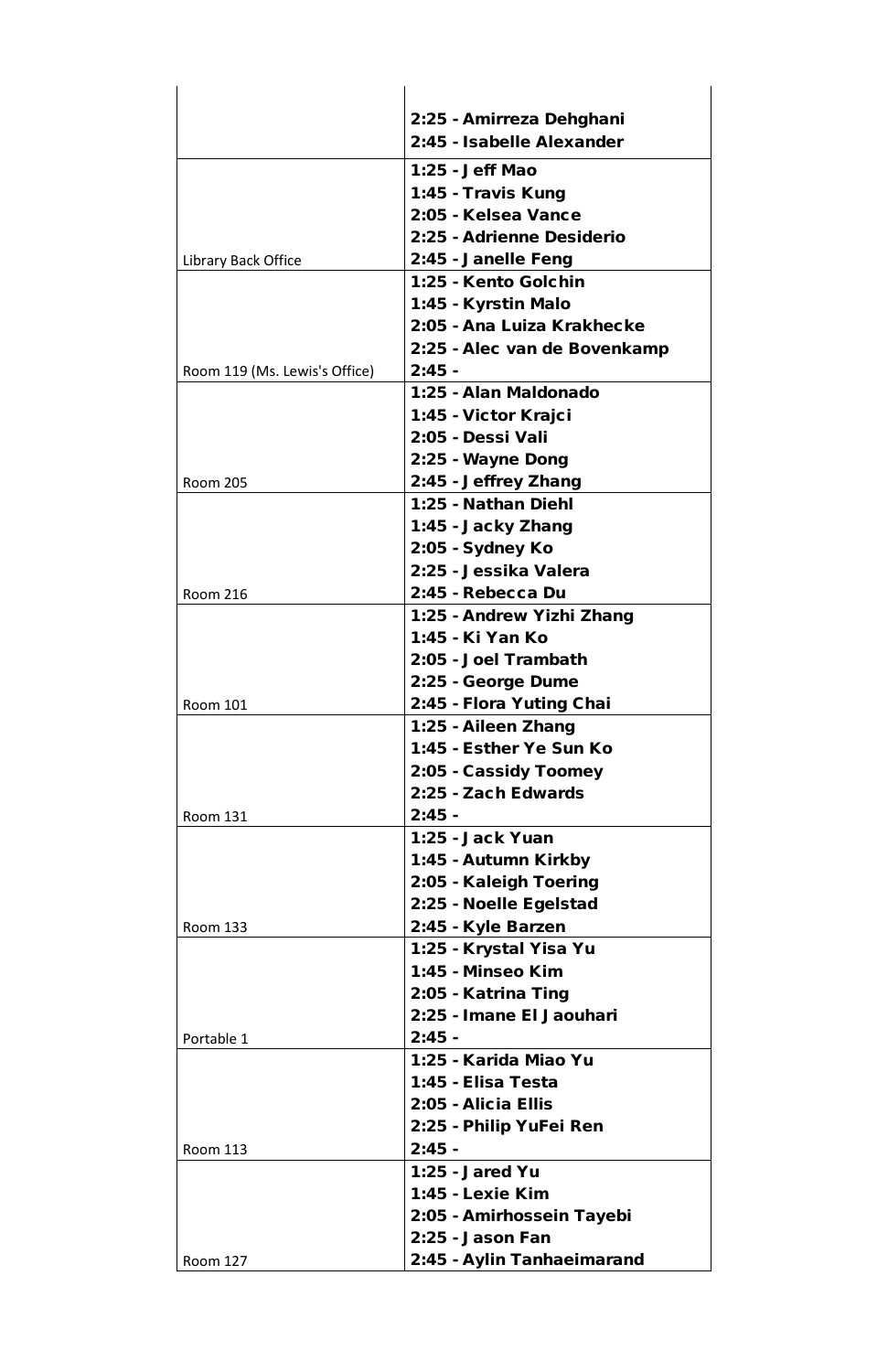|                                | 1:25 - Cindy Songdi Yu      |
|--------------------------------|-----------------------------|
|                                | 1:45 - Cathy Kim            |
|                                | 2:05 - Roy Tang             |
|                                | 2:25 - Dakota Fortney       |
| <b>Room 200</b>                | 2:45 - Feier Shang          |
|                                | 1:25 - Emily Garcia         |
|                                | 1:45 - Andrew Kim           |
|                                | 2:05 - Melissa Takai        |
|                                | 2:25 - Timur Gafitulin      |
| <b>Room 110</b>                | 2:45 - Kendra Seguin        |
|                                | 1:25 - Alina Xinyue Ni      |
|                                | 1:45 - Ian Li               |
|                                | 2:05 - David Caballero      |
|                                | 2:25 - Serene Han Gao       |
| <b>Room 128</b>                | 2:45 - Roxana Shahrivar     |
|                                | 1:25 - Georgina Knight      |
|                                | 1:45 - Kevin Liang          |
|                                | 2:05 - Christian Cajeben    |
|                                |                             |
|                                | 2:25 - Zoe Sungiu Lee       |
| <b>Room 126</b>                | $2:45 -$                    |
|                                | 1:25 - Leo Shen             |
|                                | 1:45 - Xuan Thang Nguyen    |
|                                | 2:05 - Carolina Campiotti   |
|                                | 2:25 - Tasha Ghent          |
| <b>Room 115</b>                | $2:45 -$                    |
|                                | 1:25 - Takara Nemoto        |
| Social Studies Office Room 122 | 1:45 - Jasper Lee           |
|                                | 1:25 - Aylin Mousavi Rineh  |
|                                | 1:45 - Harry Hyun Seo Lee   |
|                                | 2:05 - Michelle Cao         |
|                                | 2:25 - Louis Su Go          |
| <b>Room 201</b>                | 2:45 - Yudai Sakiyama       |
|                                | 1:25 - Lucy Zhuang          |
|                                | 1:45 - Linda Mouhammed      |
|                                | 2:05 - Dawn Lee             |
|                                | 2:25 - Oliver Cao           |
| <b>Room 119</b>                | 2:45 - Leticia Peceto Silva |
|                                | 1:25 - Dominic Ong          |
|                                | 1:45 - Hanyu Joesslyn Lin   |
|                                | 2:05 - Danielle Carlat      |
|                                | 2:25 - Misha Goldenberg     |
| <b>Room 211</b>                | 2:45 - Benjamin Sigerson    |
|                                | 1:25 - Leda Omid            |
|                                | 1:45 - James Liggins        |
|                                | 2:05 - Esther Yebon Cha     |
|                                | 2:25 - Alleia Goli          |
| <b>Room 204</b>                | 2:45 - Steven Shi           |
|                                | 1:25 - Justin Li            |
|                                | 1:45 - Nathan Chambers      |
|                                | 2:05 - Mia Jialing Gu       |
|                                | 2:25 - Sebastian Shek       |
|                                |                             |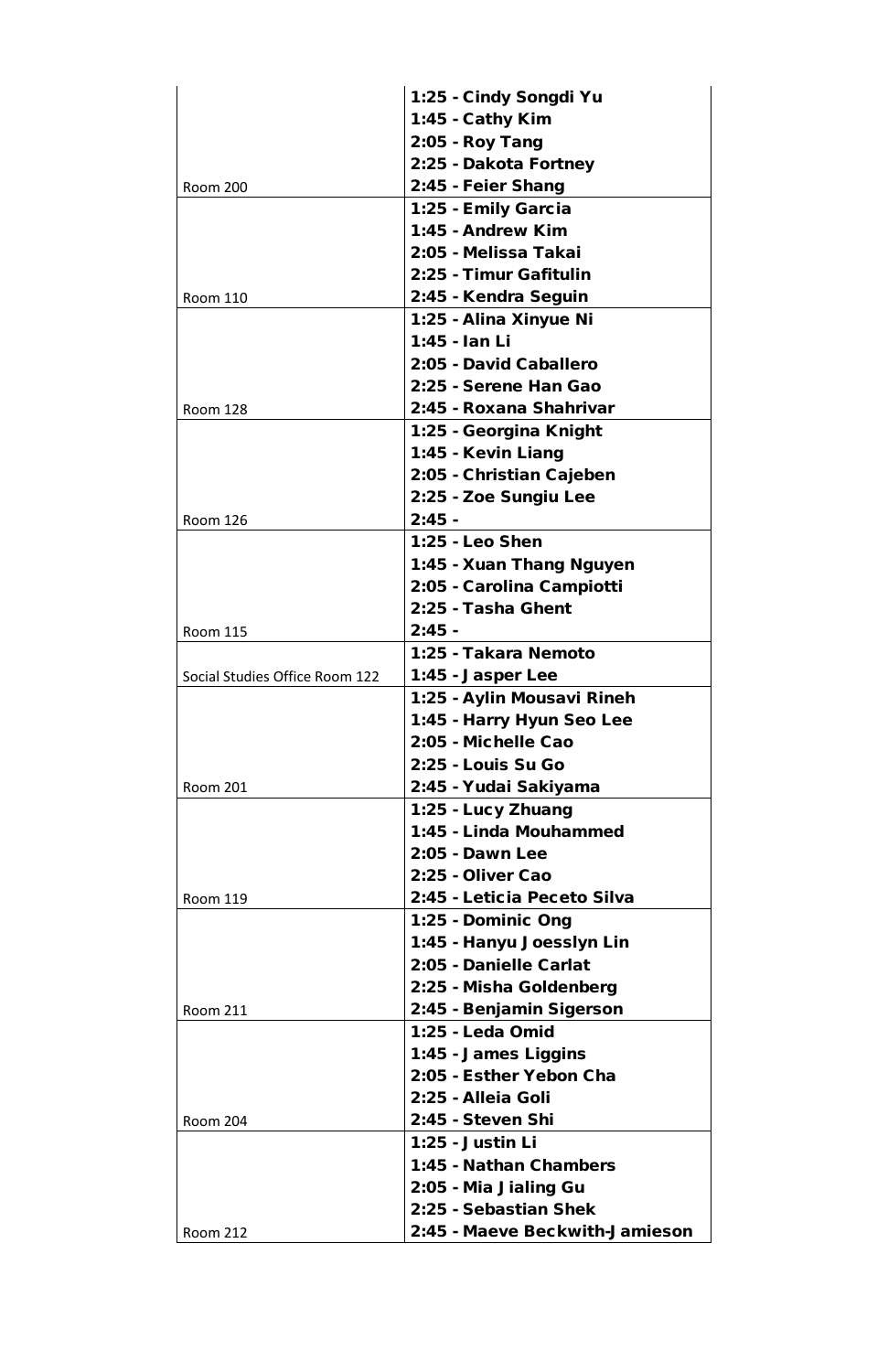|                                    | 1:25 - Anthony Nowak             |
|------------------------------------|----------------------------------|
|                                    | 1:45 - Jessica Li                |
|                                    | 2:05 - Leo Chan                  |
|                                    | 2:25 - Andreas Gunster           |
| <b>Room 117</b>                    | $2:45 -$                         |
|                                    | 1:25 - Rachael Nicholas          |
|                                    | 1:45 - Isabel Li                 |
|                                    | 2:05 - Chang Che                 |
|                                    | 2:25 - Jeffery Guo               |
| <b>Room 112</b>                    | 2:45 - Arshiya Shams             |
|                                    | 1:25 - Danielle Orea             |
|                                    | 1:45 - Kelvin Lin                |
|                                    | 2:05 - Steven Zhaoyu Chen        |
|                                    | 2:25 - Chris Han                 |
| English Office Room 206            | 2:45 - Myah Reimer               |
|                                    | 1:25 - Angela Pan                |
|                                    | 1:45 - Tina Wei Lim Ling         |
|                                    | 2:05 - Yuqiao Peter Chen         |
|                                    | 2:25 - Grace Han                 |
|                                    | $2:45 -$                         |
| Chemistry Office Room A271         |                                  |
|                                    | 1:25 - Eric Pan                  |
|                                    | 1:45 - Edward Ming Ren Liu       |
|                                    | <b>2:05 - Eunee Cho</b>          |
|                                    | 2:25 - Nathan Hare               |
| <b>Room 208</b>                    | 2:45 - Wenjia Jessica Ren        |
|                                    | 1:25 - James Park                |
|                                    | 1:45 - Grace Yingyi Liu          |
|                                    | 2:05 - Han Cho                   |
|                                    | 2:25 - Mack Hayward              |
| <b>Room 134</b>                    | 2:45 - Karina Ricardo Torres     |
|                                    | 1:25 - Kelsey Rana               |
|                                    | 1:45 - Sean Robertson            |
|                                    | 2:05 - Daisy He                  |
|                                    | 2:25 - Joseph Goroza             |
| <b>Room 121</b>                    | $2:45 -$                         |
|                                    | 1:25 - Bliss Parry               |
| <b>Room 124</b>                    | 1:45 - Vivian Liu                |
|                                    | 1:25 - Eric Rafael Holyk Sanchez |
|                                    | 1:45 - Adelina Paschinski        |
|                                    | $2:05$ - James Lo                |
|                                    | 2:25 - Gregory Choi              |
| <b>Room 226</b>                    | 2:45 - Weijin Ross               |
|                                    | 1:25 - Tyler Poulin              |
|                                    | 1:45 - Chris Long                |
|                                    | 2:05 - Wanting Chu               |
|                                    | 2:25 - Betty Dahyeon Hong        |
| Ms. Upton's Office Room A255       | $2:45 -$                         |
|                                    | 1:25 - Yaling Peng               |
|                                    | 1:45 - Eryn Lucas                |
|                                    | 2:05 - Carsen Christensen        |
|                                    | 2:25 - Sam Hou                   |
| <b>Counselling Conference Room</b> | 2:45 - Sophia Jungmin Oh         |